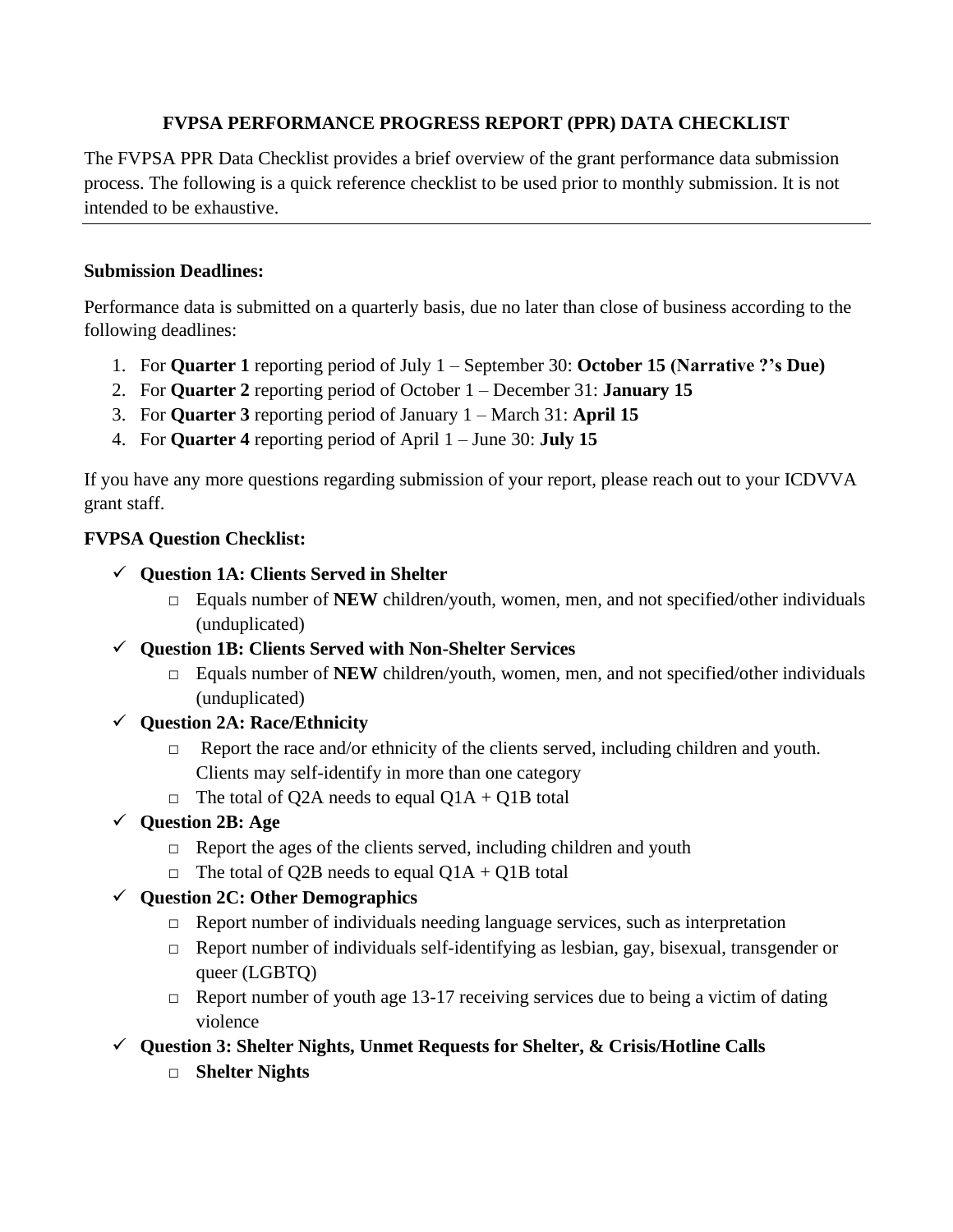- Indicate the number of shelter nights for each person who arrives and is provided a bed, including on-site shelter, safe home or hotel room.
- Include victims of domestic violence and their dependents
- Count the number of people housed times the number of nights

### □ **Unmet Requests for Shelter**

- Count the number of unmet requests for shelter due to program shelter, safe homes or sponsored hotel rooms being at capacity or unavailable
- Count adults only
- DO NOT count individuals who were not served because their needs were inappropriate for the services of your program

# □ **Crisis/Hotline Calls**

- Calls received on any agency line that relate to an individual or family in need of some kind of service
- Do not need to have a dedicated hotline to count these types of calls
- Count repeat callers and calls from third parties (e.g., family members)

# ✓ **Question 4A: Number of Children/Youth Receiving Crisis Intervention**

- $\Box$  Report the number of clients who received each service
- □ Count each individual only once for each type of service

## ✓ **Question 4B: Number of Children/Youth Receiving Victim Advocacy Services**

- $\Box$  Report the number of clients who received each service
- □ Count each individual only once for each type of service
- ✓ **Question 4C: Number of Children/Youth Receiving Individual or Group Counseling/Support Group**
	- □ Report the number of clients who received each service
	- □ Count each individual only once for each type of service

## ✓ **Question 4D: Number of Adult Victims Receiving Crisis Intervention**

- □ Report the number of clients who received each service
- □ Count each individual only once for each type of service

## ✓ **Question 4E: Number of Adult Victims Receiving Victim Advocacy Services**

- $\Box$  Report the number of clients who received each service
- □ Count each individual only once for each type of service

# ✓ **Question 4F: Number of Adult Victims Receiving Individual or Group Counseling/Support Group**

- $\Box$  Report the number of clients who received each service
- □ Count each individual only once for each type of service
- ✓ **Question 4G: Number of Adult Victims Receiving Criminal/Civil Legal Advocacy**
	- $\Box$  Report the number of clients who received each service
	- □ Count each individual only once for each type of service
- ✓ **Question 4H: Number of Adult Victims Receiving Medical Accompaniment**
	- □ Report the number of clients who received each service